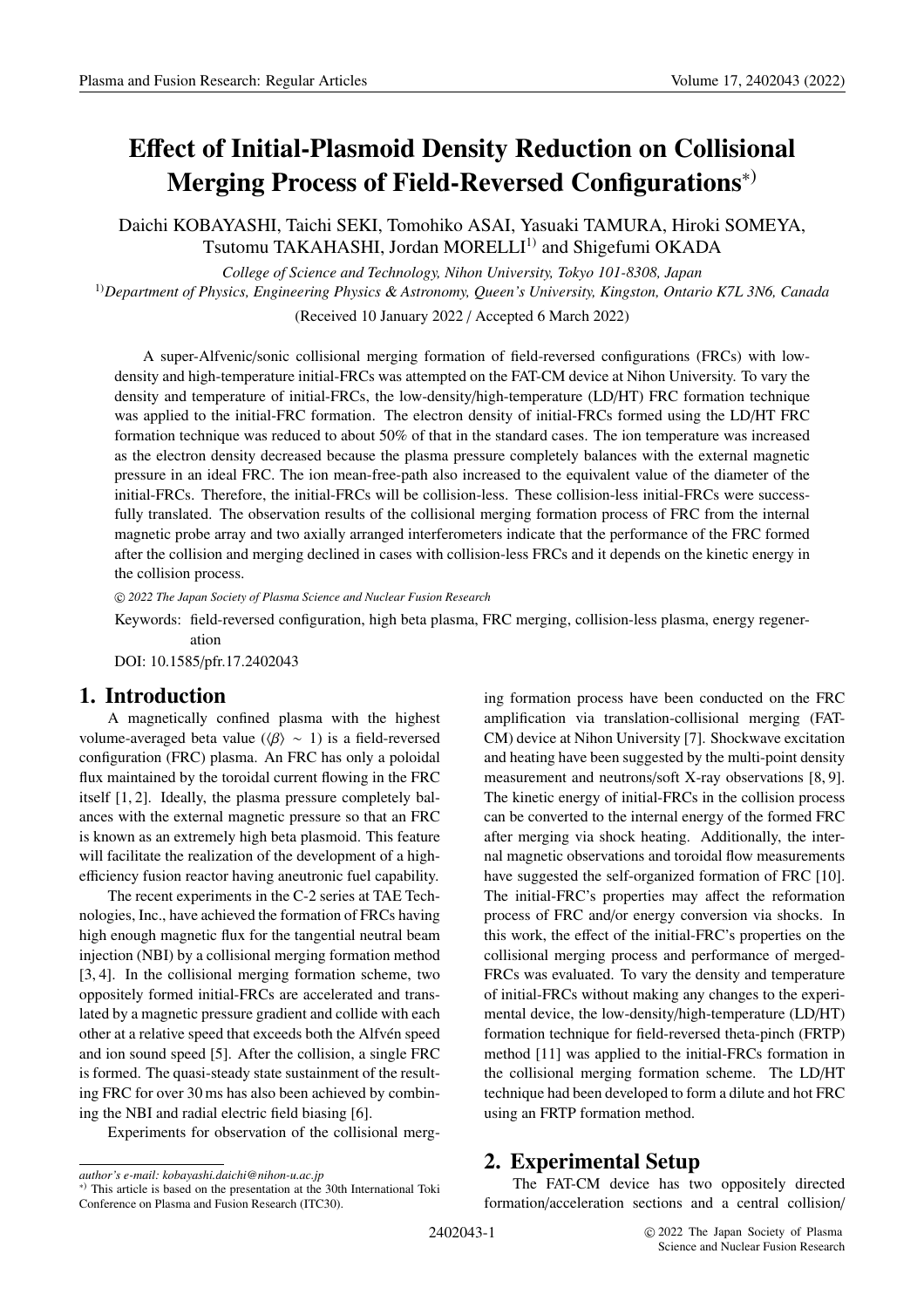

Fig. 1 Schematic view of the FAT-CM device with diagnostics setup and axial profile of external guide magnetic field.

confinement section as shown in Fig. 1. The initial-FRCs are formed using the FRTP method; a conventional technique of FRC formation. Each formation/acceleration section (V-/R-formation) consists of a conical theta-pinch coil and a discharge tube made of transparent quartz. In the FRTP formation scheme, an axial bias magnetic field (period of around  $500 \,\mu s$ ) is first applied to the discharge tube supplied with deuterium gas. The deuterium gas is locally supplied only to the formation sections by pulse solenoid valves 5 ms before applying the bias magnetic field. Second, the gas is pre-ionized by a fast-oscillating magnetic field (period of around  $6 \mu s$ ). Finally, a rapidly rising main compression magnetic field (rise time is around 3 - 4 µs) in the opposite direction to the bias magnetic field is applied at the timing when the bias magnetic field first peaks. This field radially compresses the pre-ionized plasma with its frozen-in bias magnetic flux. The closed poloidal magnetic flux is formed via magnetic reconnection at both ends of the formation/acceleration section; thus, forming the initial-FRCs. The initial-FRCs are accelerated by an external magnetic pressure gradient generated by a conical theta-pinch coil and is translated in the axial direction. The translation speed reaches up to ∼200 km/s, and the relative speed in the collision process is 2 - 8 times the typical Alfvén and ion sound speed on the separatrix. The two initial-FRCs collide near the center of the device, where they merge to form a single FRC.

Magnetic probes arranged along the device wall were used to estimate the plasma shape and global motion in the axial direction. Two interferometers for the electron density measurement were installed on the confinement section  $(z = -0.6 \text{ m})$  and the muzzle of the V-formation section  $(z = 2.1 \text{ m})$ . The installation location of the ion Doppler spectrometer for the ion temperature measurement was changed to the confinement section  $(z = -0.3 \text{ m})$ or on the muzzle of the V-formation section  $(z = 2.1 \text{ m})$ depending on the experimental conditions. The internal magnetic probe array [12], installed at the mid-plane of the device, can be used to observe the three components (*x*, *y*, and *z* directions) of the magnetic field and its radial profile



Fig. 2 Time evolution of current on the theta-pinch coil in standard and LD/HT operation.

and time evolution simultaneously.

## **3. Low-Density**/**High-Temperature FRC Formation**

The LD/HT FRC formation technique had been developed for FRTP formed FRCs without translation on the Nihon University compact torus experiment (NUCTE) -III device [11]. In this technique, the temperature and density of the formed FRC can be varied by changing the current on a theta-pinch coil without changing the gas supply conditions. Figure 2 compares the current on the thetapinch coil between the standard operation case and LD/HT operation cases. In the LD/HT operation, the bias magnetic field is strengthened, and the trigger time between the pre-ionization and main compression field is extended. The density of the FRTP formed FRC is reduced by diffusing the pre-ionized plasma frozen-in by the bias magnetic flux. Because the trapped flux, density, and temperature of an FRTP formed FRC depends on the intensity of the bias magnetic field [13, 14], the main compression field is applied at timing with the same intensity of the bias magnetic field as in the standard case. If the volume is not changed, the temperature increases as the density decreases to keep the balance between the plasma pressure and external magnetic pressure in an FRC. Therefore, the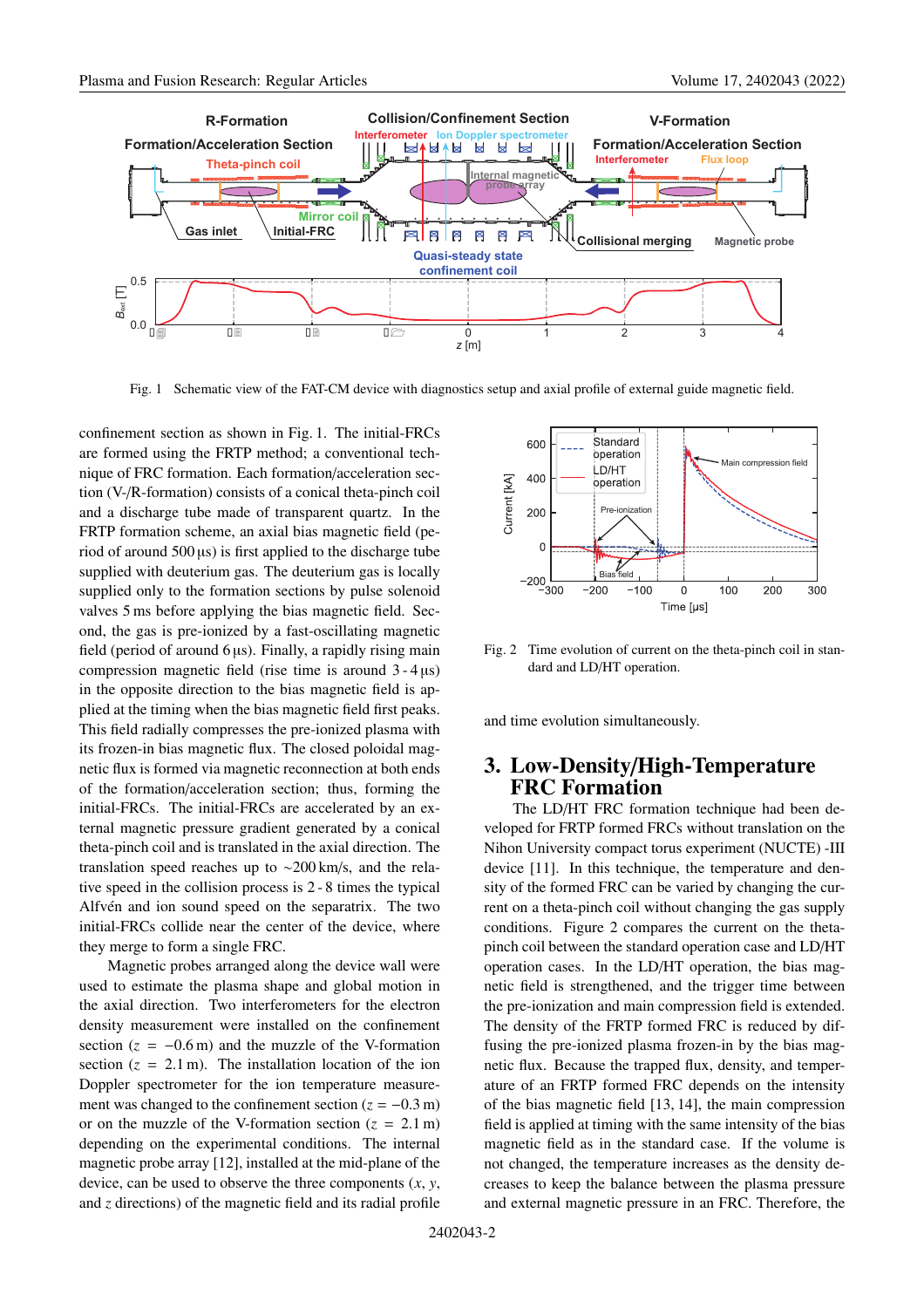dilute and hot parameters are realized and the FRC will be a collision-less plasma. In the previous experimental cases on NUCTE-III, the density of the FRC was reduced from 1.1 to  $0.56 \times 10^{21}$  m<sup>-3</sup> and the total temperature (sum of the electron and ion temperatures) was increased from 350 to 810 eV.

### **4. Experimental Results**

#### **4.1 Initial-FRCs formation**/**single-sided translation**

The time evolution of the plasma volume, the averaged electron density and ion temperature of initial-FRC at the V-formation section is shown in Fig. 3. The red lines and blue-dashed lines denote the parameters averaged over five shots in the LD/HT and standard operations, respectively. The hatched area denotes the standard deviation. The LD/HT initial-FRCs were successfully formed and translated. The plasma volume at the time when the translation starts (the end of the line) was almost the same in each case. The volume of the FRC is determined by balancing the plasma pressure with the external magnetic pressure. Therefore, consistent plasma volume suggests that the plasma pressure is not changing. The electron density reduced from ∼2.3 to ~1.5 × 10<sup>21</sup> m<sup>-3</sup>. The ion temperature increased from ∼70 eV to ∼130 eV with a reduction in density. These results also indicate maintaining the plasma pressure. The ion mean-free-path calculated from the measured values also increased from ∼10 mm to ∼50 mm. This value is comparable to the typical radius of initial-FRCs (∼60 mm). Therefore, initial-FRCs become collision-less plasma.

The translation speed of the initial-FRCs was measured using the time-of-flight method with magnetic probes arranged along the device wall in single-sided translation cases. The average translation speed at the midplane of the device in the LD/HT cases was ∼139 km/s, and it was slightly faster than in the standard case (∼130 km/s). The internal energy of a single-sided translated initial-FRC at the confinement section was not changed in each case because the plasma pressure was almost the same in each case. In contrast, the kinetic energy during translation was decreased by the reduction in particle inventory as shown in Fig. 4. The average mass of the single-sided translated-FRC at the mid-plane in the standard and LD/HT cases were  $36 \times 10^{-9}$  and  $18 \times 10^{-9}$  kg, respectively.

#### **4.2 Collisional merging process with LD**/**HT initial-FRCs**

Figure 5 shows the time evolution of the plasma volume, the averaged electron density and ion temperature of the merged-FRCs in the confinement section. In contrast to the observation results of initial-FRCs in the formation/acceleration section as shown in Fig. 3, the electron density and ion temperature of the merged-FRCs were not changed. This indicates that the density and tempera-



Fig. 3 Time evolution of current on the theta-pinch coil in standard and LD/HT operation.



Fig. 4 Comparison of kinetic and internal (sum of thermal and magnetic) energy of a single-sided translated initial-FRC at the confinement section.

ture of the merged-FRCs do not depend on those of the initial-FRCs. The volume and internal energy of merged-FRCs were small. These changes indicate the decrease in the plasma pressure (more precisely, the particle inventory). Figure 6 compares of the poloidal magnetic flux estimated from a direct measurement using the internal magnetic probe array in each case. The poloidal magnetic flux  $\phi_p$  is estimated by

$$
\phi_{\rm p} = -\int_0^R 2\pi r B_z dr = \int_R^{r_s} 2\pi r B_z dr, \qquad (1)
$$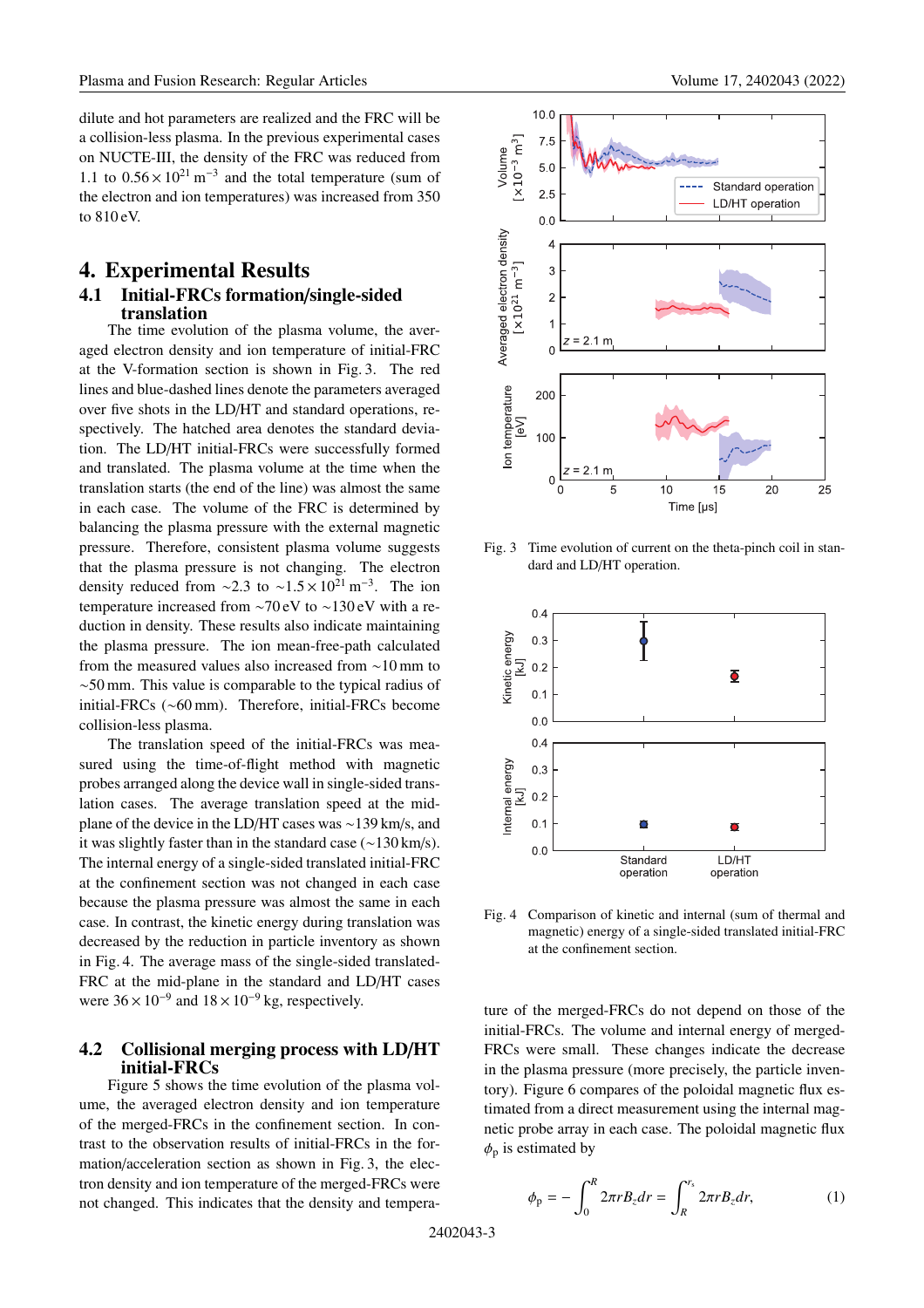

Fig. 5 Time evolution of each parameter of FRCs after merging in standard and LD/HT operations.



Fig. 6 Comparison of poloidal magnetic flux measured using internal magnetic probe array at the mid-plane.

where  $R$  is the magnetic axis,  $r_s$  is the separatrix radius, and  $B_7$  is the magnetic field in the *z*-direction. The decrease in the internal energy due to the reduction in the particle inventory and direct internal magnetic observation results indicate declining plasma performance in the LD/HT cases. The above results clearly indicated that the performance of merged-FRCs, such as the internal energy, depends on the kinetic energy of the initial-FRCs during the collision/merging process as shown in Fig. 7. It is unknown why the density and temperature of merged-FRCs were the



Fig. 7 Dependence of internal energy (25 µs after collision/ merging) on the kinetic energy of initial-FRCs.

same in each case. These may be determined by the boundary and/or collision conditions of the collision section, that were not changed in this work, such as the external magnetic field structure and relative speed of collision.

## **5. Summary**

The LD/HT FRC formation technique was applied to initial-FRCs formed in the collisional merging formation scheme of FRC on the FAT-CM device. The LD/HT initial-FRCs were successfully formed and translated. The translation speed did not change much; however, the kinetic energy was decreased considerably due to the mass reduction.

The collisional merging formation of FRCs with LD/HT initial-FRCs was attempted for the first time. The decline in the performance of the merged-FRCs was observed by both the external and internal magnetic measurements in the LD/HT cases. The performance of merged-FRCs depends on the kinetic energy rather than the parameters of the initial-FRCs.

## **Acknowledgments**

The authors would like to acknowledge all members of the Fusion-Plasma group, Nihon University. This work was partially supported by JSPS KAKENHI Grants Number JP19K21868, JP20H00143 and Nihon University, College of Science and Technology, Grant for Project Research.

- [1] M. Tuszewski, Nucl. Fusion **28**, 2033 (1988).
- [2] L.C. Steinhauer, Phys. Plasmas **18**, 070501 (2011).
- [3] M.W. Binderbauer, T. Tajima, L.C. Steinhauer, E. Garate, M. Tuszewski *et al.*, Phys. Plasmas **22**, 056110 (2015).
- [4] M.W. Binderbauer, H.Y. Guo, M. Tuszewski, S. Putvinski, L. Sevier *et al.*, Phys. Rev. Lett. **105**, 045003 (2010).
- [5] D. Kobayashi and T. Asai, Phys. Plasmas **28**, 022101 (2021).
- [6] H. Gota, M.W. Binderbauer, T. Tajima, A. Smirnov, S. Putvinski *et al.*, Nucl. Fusion **61**, 106039 (2021).
- [7] T. Asai, T. Takahashi, J. Sekiguchi, D. Kobayashi, S.